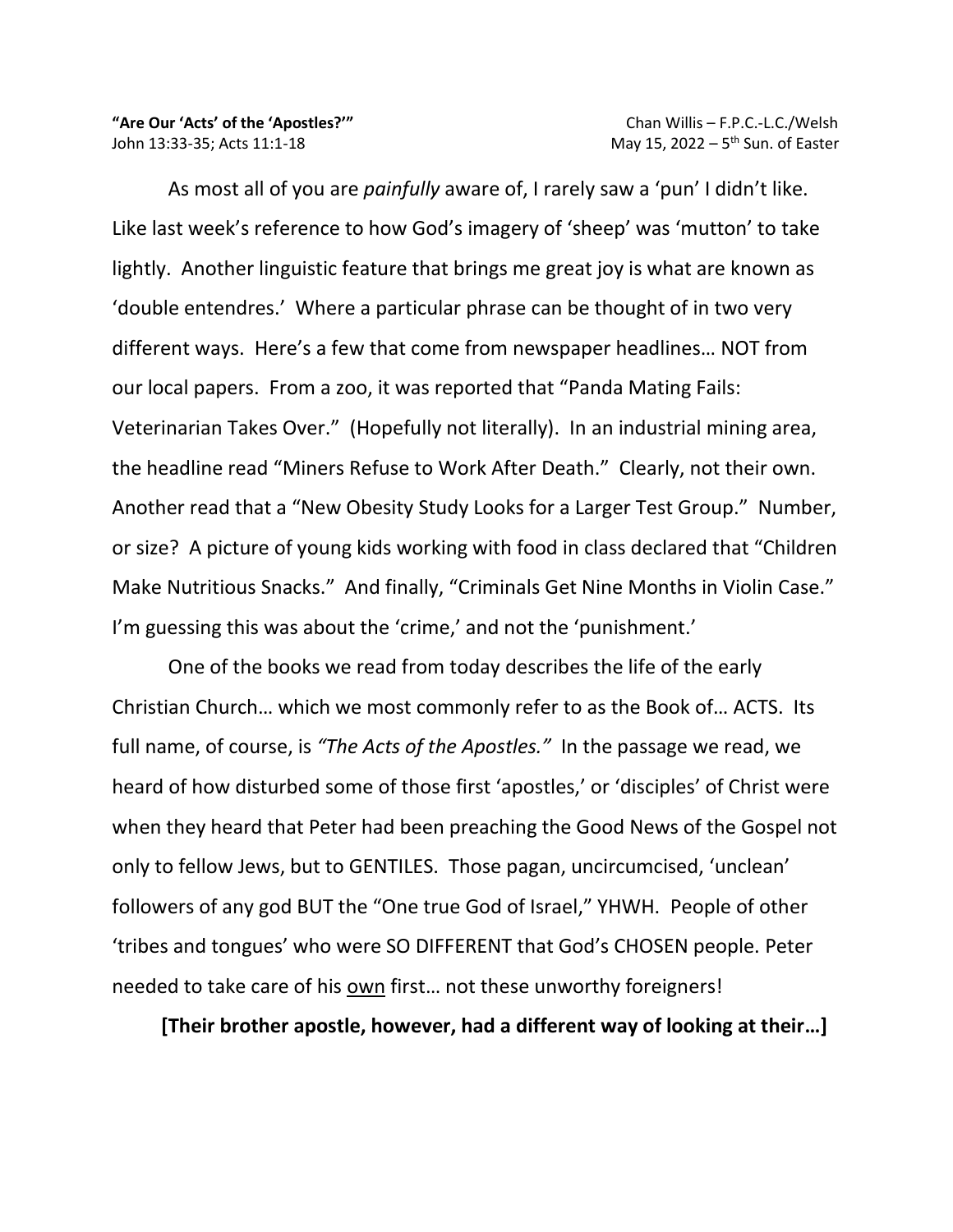Their brother apostle, however, had a different way of looking at their calling from God. How in a vision he was a large sheet coming down from heaven being held at its 'four corners' by 'unclean' animals. And that he was commanded to eat them by God, because it was the Father ALONE who determined one's 'cleanliness.' And further, that Peter was called to go with some 'uncircumcised' men from a foreign country (equivalent to being 'un-baptized' in our Christian tradition)to save them, and their household with the message of salvation in Christ. He defended his evangelization of these 'outsiders' by saying that **>>**\_\_*"If then God gave them the same gift that he gave us when we believed in the Lord Jesus Christ, who was I that I could hinder God?'" (Acts 11:17)* 'If GOD would treat us the same as fellow believers in the same Lord and Savior, who am I to do anything different… and therefore, undermine the work of the One I am

## called to serve?'

So as we consider how we are to follow in the patterns of the early church… the 'Acts of the Apostles', let us consider which examples we follow. Peter? Or Peter's critics? By the way we might seek to exclude those we don't deem 'worthy' to share the Gospel with, are we siding with those 'good Jews?' Or, by being inclusive of all, are we following Peter's lead? As we give thought to just how our actions today bear witness to the historic, trail-blazing faith of those first believers, we must ask ourselves each day, **"Are OUR 'Acts'… of the 'Apostles?'**

 **[As we consider how not EVERYONE in the early church had the best ideas of…]**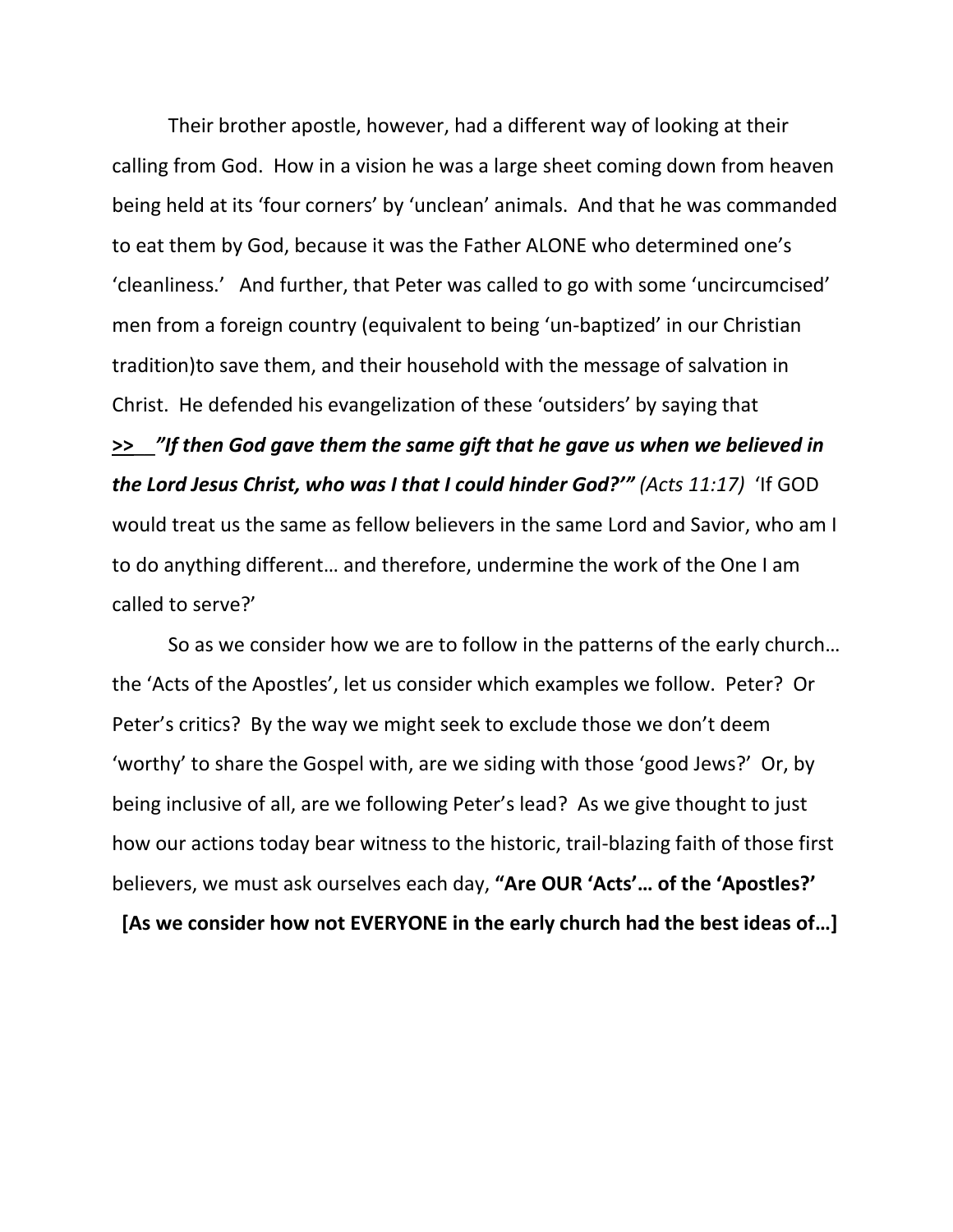As we consider how not EVERYONE in the early church had the best ideas of just how to GROW the church… something we too might learn from… let us go back to the source. The author and perfector of our Christian faith: JESUS CHRIST I think it no mere 'coincidence' that the companion Gospel reading for this Acts passage… which calls into question the early disciples ability to show God's love without any prejudice or qualification… comes from *John 13.* In case you don't have that chapter on your 'Bible trivia' list, it describes the events of the Upper Room before Jesus' crucifixion. Not only the institution of the Lord's Supper, but something just as important: "A New Commandment."

Wait a minute. 'A NEW commandment?' Didn't some hotshot lawyer try to get Jesus in trouble by asking him which (of the 10) was the 'greatest' commandment? So what's with this 'new' commandment? Is this one to follow the 11<sup>th</sup> commandment? 'Thou shalt not worship over one hour?'  $\bigodot$  I know that **I** get in trouble when I break that one…

As you will recall, that 'new command' Jesus gives is this: *"Love one another … As I have loved you." (John 13:34)* But as you hear our Lord refer to this as something 'new,' did you think to yourself, 'SELF… haven't I heard this one before?' You may not know just from where, but probably you remember something like this from Matthew 22:36-40, when that aforementioned 'legal eagle' tried to trip Jesus up. Who thinks very quickly on his feet to tell him that the greatest commandment is… *"Love the Lord your God with all your heart, soul, mind, and strength"…* and the second is very much like it, *"Love your neighbor as yourself."* Which actually comes from the Old Testament, in *Leviticus 19:18.*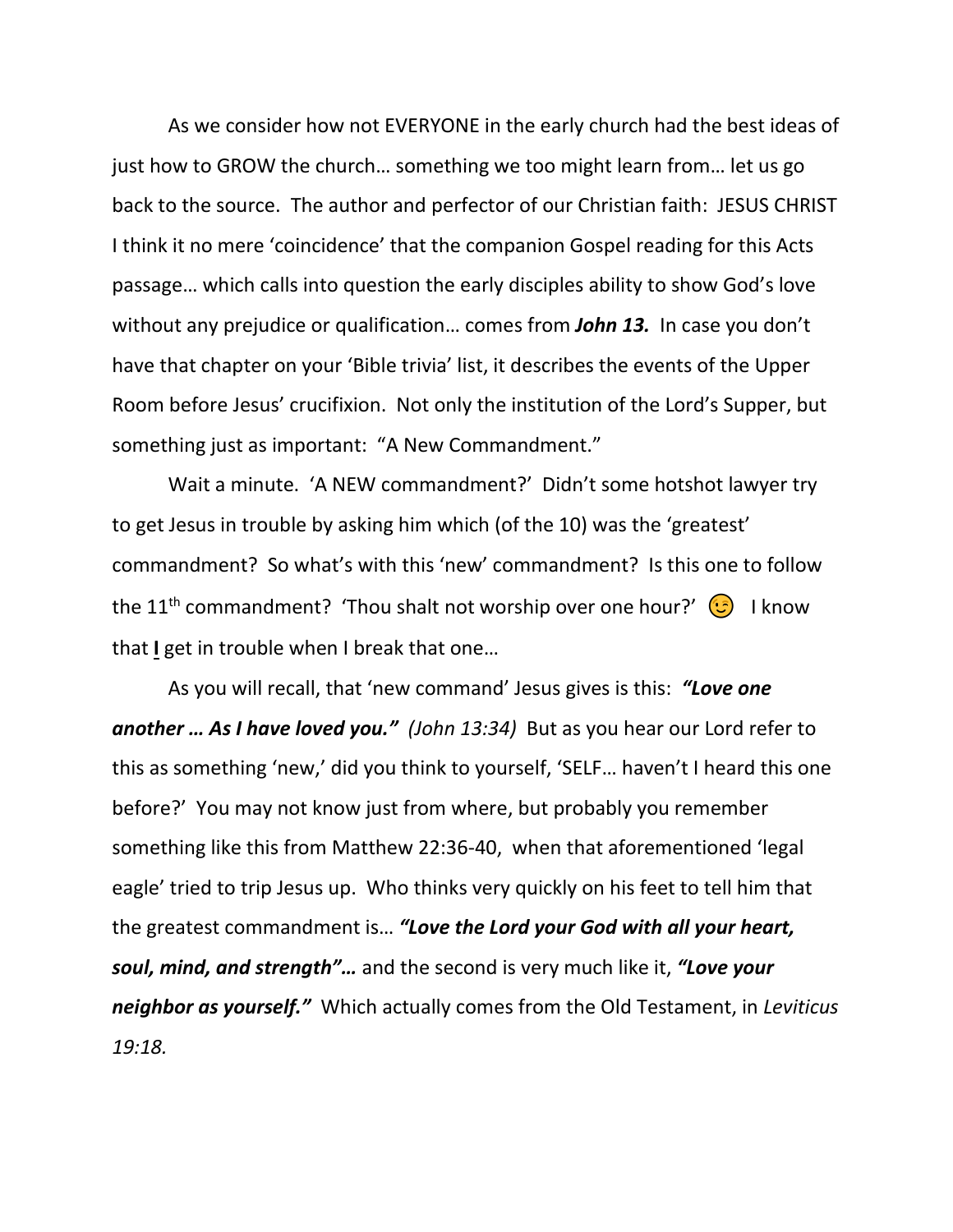So WHAT's the difference? What makes Jesus' reference in today's passage 'new?' Two things. One, it changes the one we are to love from one's 'neighbor' to 'one another.' Think about it. Who is our 'neighbor.' Think in terms of the one you would most naturally, the 'next door' variety. Someone who most likely looks much like you do. Probably very similar in socio-economic status, in background, in common interests. One with whom you likely share a lot in common.

'One another,' however? That is MUCH broader. Basically, EVERYONE! A homeless black-skinned male. A pregnant single brown-skinned female. A yellow-skinned teenager with tats. A white-skinned bedraggled beggar on the side of the road. And oft-times, that 'one another' whom we are to love Looks and ACTS way too much LIKE us. Sometimes, the hardest 'one another' to love is the one closest to us… in our own household, or family, or workplace… or church…

The other difference in the 'new' way that Jesus wants us to love, besides broadening the 'net' of 'WHO,' is 'HOW.' Rather than using the 'human' standard of loving someone else 'as yourself,' Jesus raises the bar, if you will. Love 'as I have loved you,' says our Lord.

I think that this is a VERY big distinction. In our current culture, there are FAR too many people who don't love themselves AT ALL. Heck, there are sure times when I don't 'LIKE' myself very much. Ultimately, my regard for myself, and for others, has to be based on a LOVE so much greater than my own. *"For God so loved the WORLD… ME… that he gave his only Son…"* If God would make that kind of sacrifice for me, then how much more should I sacrifice for others?! Jesus *embodies…* quite literally… the kind of **unconditional love** we are to have for 'one another'… ALL of the 'one anothers' we encounter in any given day…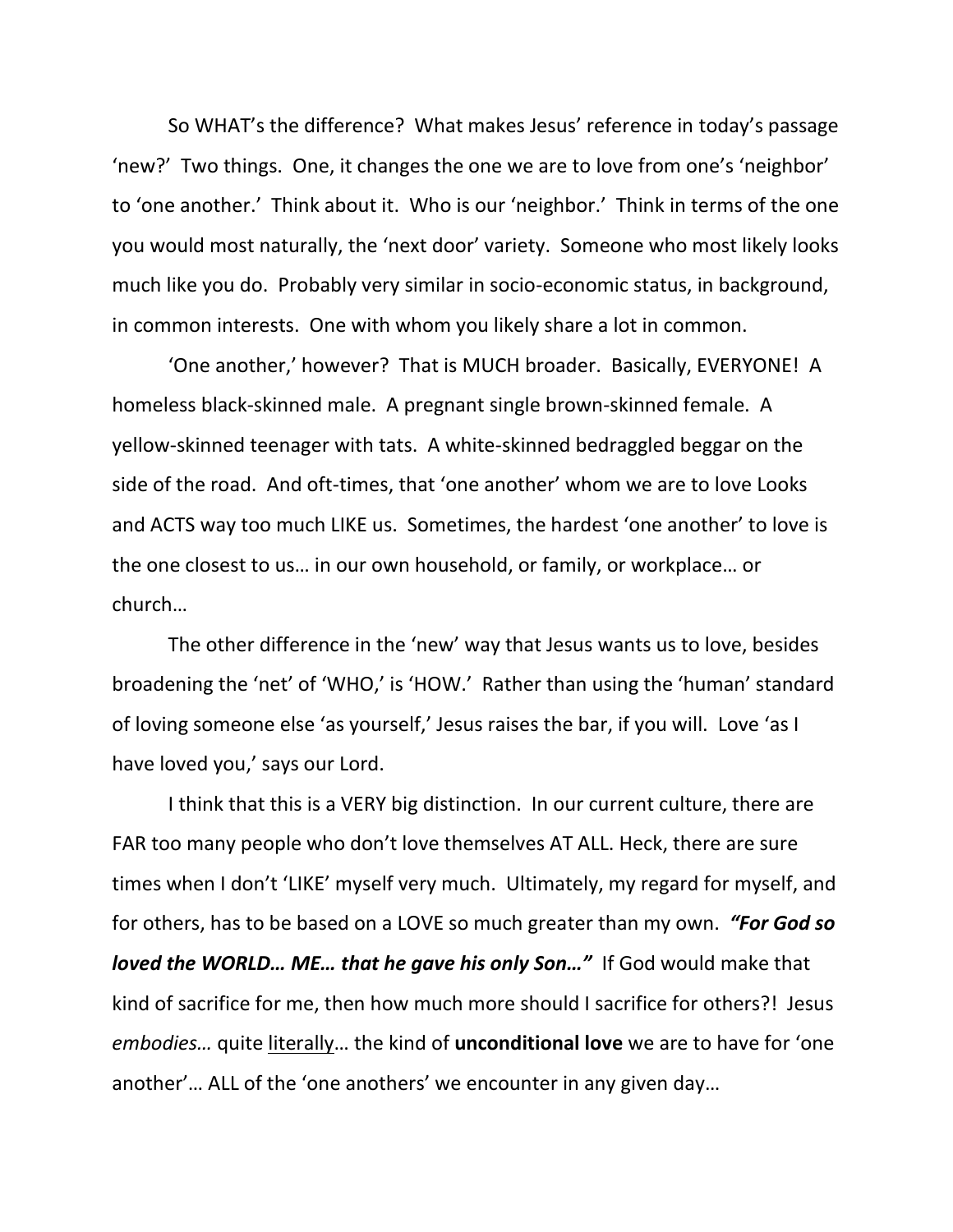Now, as I say these words, I realize that I am, in many ways, 'preaching to the choir.' Knowing most of you as I do, you are not, as a rule, judgmental or conditional in your love for one another, regardless of age, race, gender, or socioeconomic status. But how about the world OUT THERE? How are they doing with 'loving one another'… as God, in Christ, has loved them?

That is why it is SO important for US to be 'salt and light' to a world poisoned by darkness and hatred. To stand up against injustices, and hatred, and bigotry, and **Example 20** . Because if we are not a part of the solution to the pain and suffering in our world, then we are part of the problem. Because when one of our fellow man and woman are hurting, we too should hurt. And if we are SERIOUS about sharing the Good News of the Gospel with the lost and alone, we must FIRST 'show them the love!' In Jesus' words, *"By THIS shall ALL people KNOW that you are MY disciples, if you love one another."* If I've said it once I've said it a 100 times, *"Your life is the only Bible that some people will ever read.'*

As I shared on my Thursday devo on FB Live, the previous Thursday (May 5<sup>th,</sup> NDP), I had the blessing of reading a few pages of a 'human Bible,' by the name of Ben Watson. As many of you, I was both surprised and humbled to have had the privilege of sharing the front page of Am Press with Mr. Watson on Friday. **[pic]** (And I later figured out why they picked my picture: we were so much alike… well, aside from the obvious skin color difference… two preachers with their hands out...  $\odot$ ) Having been blessed by the opportunity to hear him 'up close and personal' at the NDP observance in the LC Civic Center, I was so impressed by what a man of strength, of joy, of dedication to family, and most of all, his love for his Lord and Savior Jesus Christ.

**[But what solidified my already great respect and regard for Mr. Watson was…]**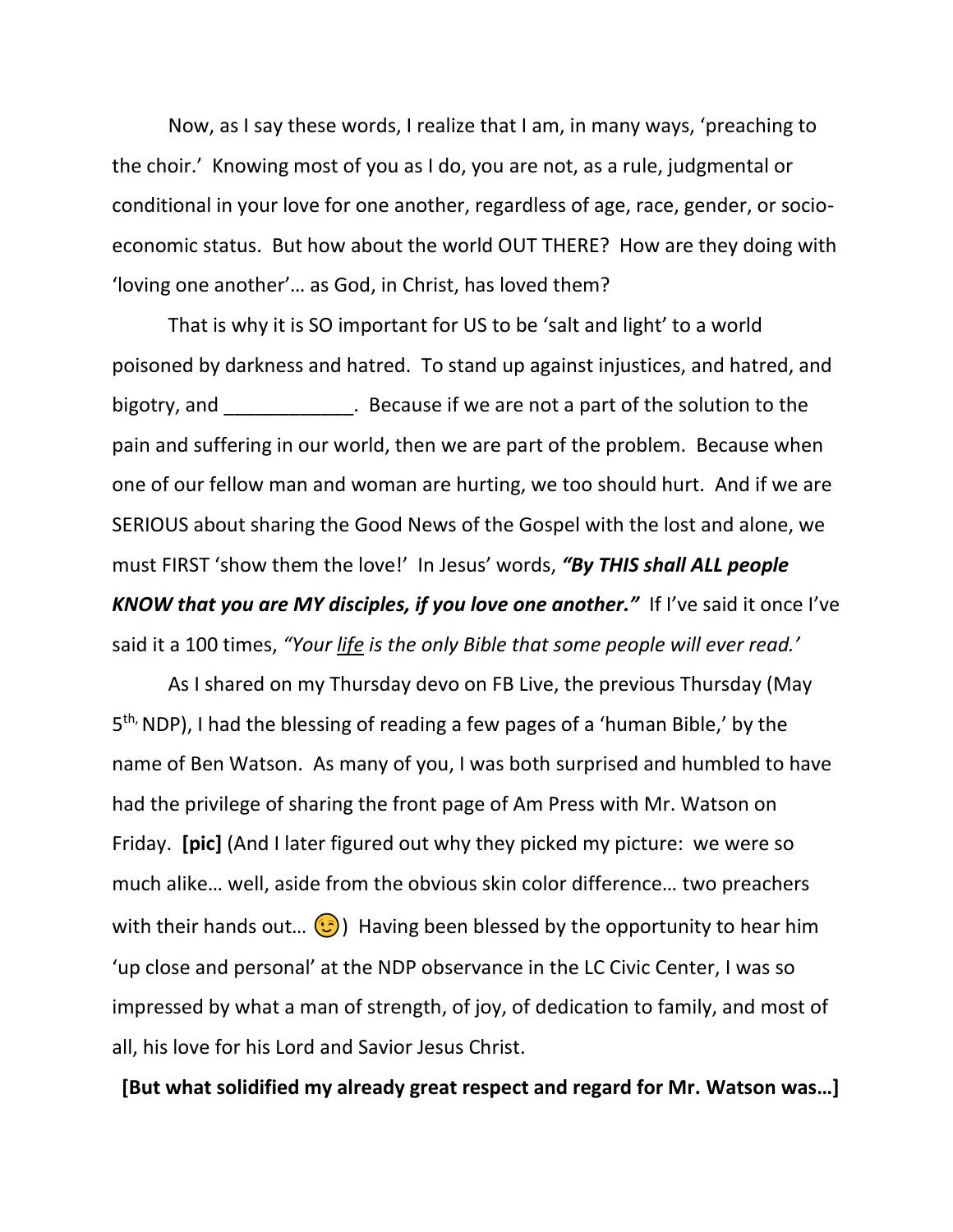But what solidified my already great respect and regard for Mr. Watson was the 'parting gift' I received at that event. There was available on the tables, for **>>**\_\_the first four to take advantage of it, a free copy of his book, Under Our Skin. (Hey, as a pastor, you KNOW that they had me at 'free book'!)

Now, at first, I was a little leary, especially when the prologue began with the killing of Michael Brown, an unarmed black teenager, by a white police officer in Ferguson Missouri, and the racial unrest that ensued. Was this going to be yet another angry black commentary on what was, admittedly, a tragedy that is happening far too often in the black community. One that will plunge me even deeper into the guilt I feel for in some ways being complicit to their centuries-long pain and suffering.

And yet, not surprisingly, I found a very even-handed, fair, and honest assessment of this terrible event… and all that has contributed to such discrimination and violence. He wrote of his anger at ongoing unjustice… while acknowledging the cultural glorification of confrontations with police and lies about invincibility of young blacks. He expressed his own personal fears, while putting himself in the place of the officer and family, and the scrutiny that they still endure. Watson was honest about his own prejudices, while lamenting that of others. He shared his own struggles between being 'hope-less' and 'hope-ful.'

But what was most powerful to me was his closing words of the prologue: **>>** "(Finally) I'm ENCOURAGED because ultimately the problem is not a SKIN problem, But a SIN problem. SIN is the reason we rebel against, or abuse, our authority. SIN is the reason we are racist, prejudiced, or lie to cover for our own. I'm ENCOURAGED because God has provided a solution for sin through his Son Jesus, and with it, a transformed heart and mind. One that's capable of looking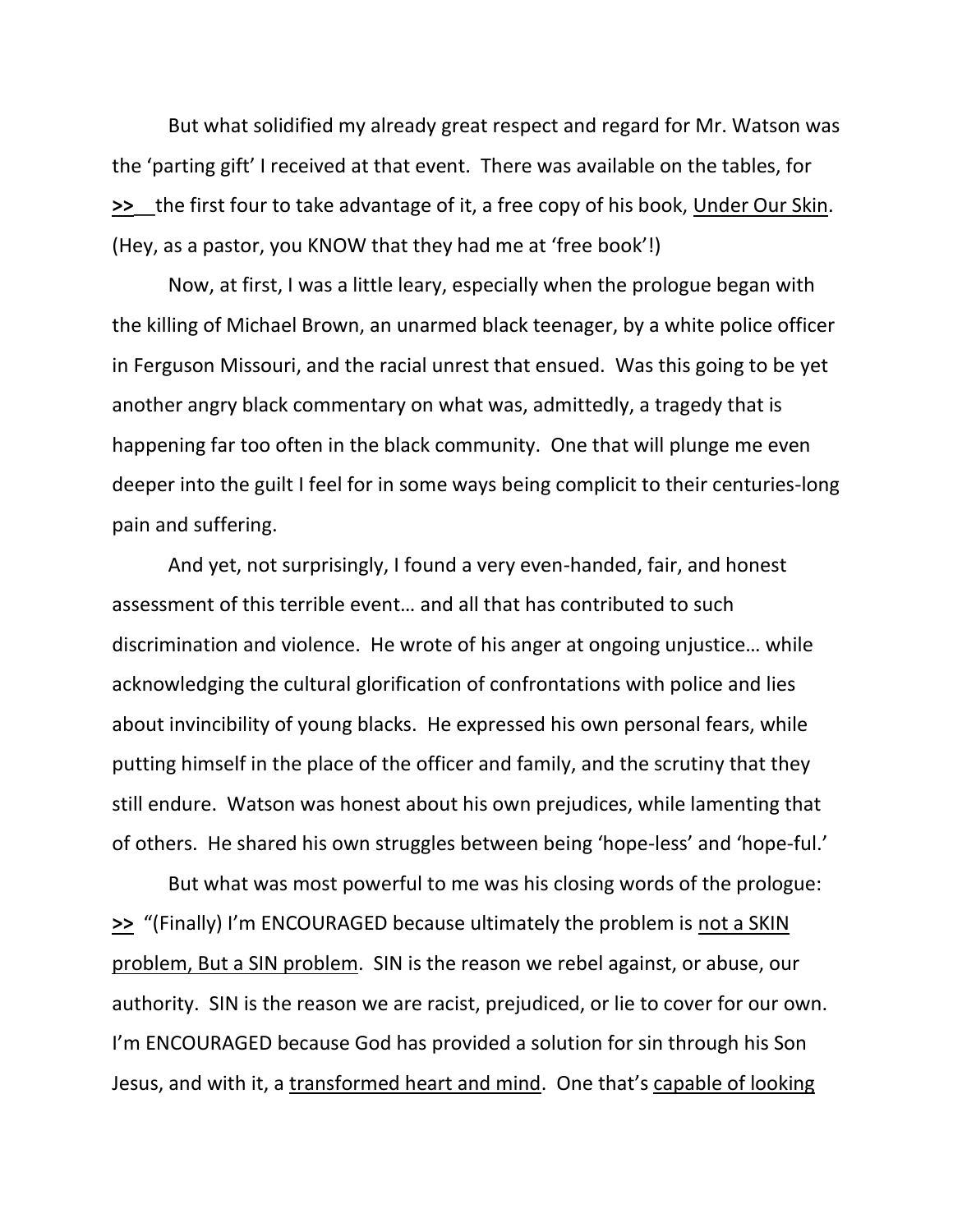past the outward and seeing what's truly important in every human being. The cure for these tragedies is not **education** or **exposure**. It's the **Gospel**. I'm ENCOURAGED because **the Gospel gives mankind hope**."

'The Gospel gives mankind hope.' The kind of hope that convinces us all that it is not just a SKIN problem… but a SIN problem. The sin of pride that even goes back to those first believers who took way too much pride in their human heritage… rather than their heritage of FAITH. A lineage that we ALL share in… from Adam to Jesus. Looking past the outward and seeing what is truly important in every human being.

I came to appreciate the depth of character in this man by reading his book. In the same way, may we come to appreciate the depth and character of our Jesus by reading HIS 'Book. And in turn, may others see the 'character' WE display by being in God's Word. The Word Written and the Word made Flesh. As we live by BOTH of those 'Words,' we are assured of their truth: *"By this everyone will KNOW that you are my disciples, if you have love for one another."* May THAT love be OUR 'Acts of the Apostles'…

## CHARGE: *"How good and pleasant (beautiful) it is when brothers (and sisters) live together in UNITY." (Ps. 133:1)*

Not long after began writing his book, Ben Watson & wife welcomed new child.

Filling out paperwork, "race." Chose 'other'.... HUMAN . *"You're my brother, you're my sister, So take me by the hand Together we will work until He comes There's no foe that can defeat us When we're walking side by side. As long as there is love We will stand."*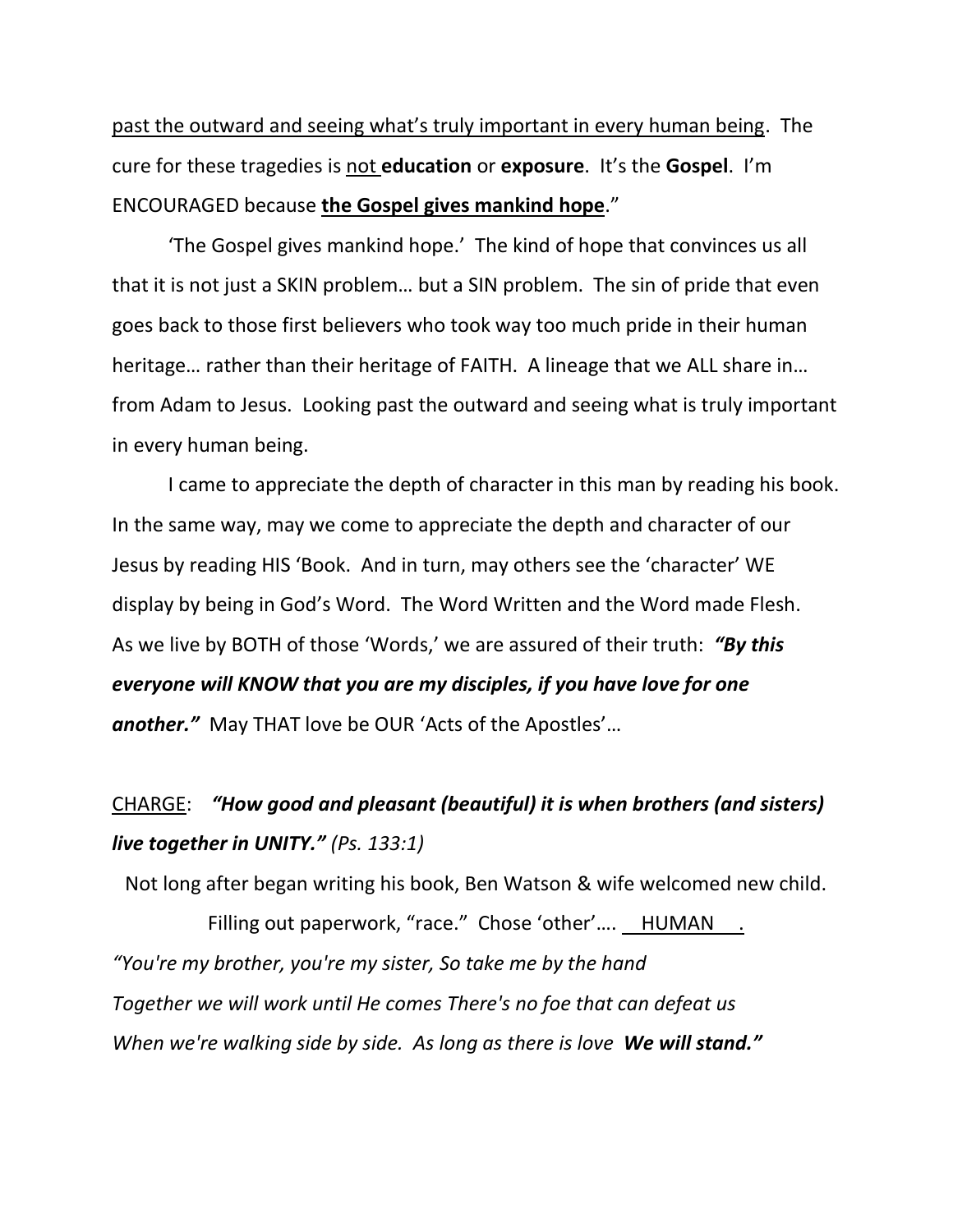Now the **apostles** and the **believers** who were in Judea **heard** that the **Gentiles** had also **accepted** the **word of God**. **2** So when **Peter** went up to Jerusalem, the circumcised believers **criticized him**, **3** saying, '**Why did you go to uncircumcised men** and **eat with them**?'

**<sup>4</sup>** Then Peter began to explain it to them, step by step…, saying, **<sup>5</sup>** 'I was in the city of Joppa praying, and in a trance I saw a **vision**. There was something like a **large sheet** coming down from heaven, being lowered by its **four corners**; and it came close to me. **<sup>6</sup>** As I looked at it closely I saw **four-footed animals**, beasts of prey, reptiles, and birds of the air. **<sup>7</sup>** I also heard a voice saying to me, "Get up, Peter; kill and eat."

**<sup>8</sup>** But I replied, "By no means, Lord; for nothing profane or unclean has ever entered my mouth." **<sup>9</sup>** But a second time the voice answered from heaven, "**What God has made clean, you must not call profane**." **<sup>10</sup>** This happened three times; then everything was pulled up again to heaven.

**<sup>11</sup>** At that very moment **three men**, sent to me **from Caesarea**, arrived at the house where we were. **<sup>12</sup>** The **Spirit told me** to **go with them** and not to make a distinction between them and us. These six brothers also accompanied me, and we entered the man's house. **<sup>13</sup>He told us** how he had seen the angel standing in his house and saying, "Send to Joppa and bring Simon, who is called **Peter**; **<sup>14</sup>** he **will give you a message** by which **you** and **your entire household will be saved**."

**<sup>15</sup>**And **as I began to speak**, the **Holy Spirit fell upon them** just as it had upon us at the beginning. **<sup>16</sup>** And **I remembered the word of the Lord**, how he had said, "**John baptized with water**, but **you will be baptized with the Holy Spirit**." **<sup>17</sup>** If then God gave them the same gift that he gave us when we believed in the Lord Jesus Christ, **who was I that I could hinder God?'**

**<sup>18</sup>**When they heard this, they were silenced. And they praised God, saying, 'Then **God** has **given** even to the **Gentiles** the **repentance** that **leads** to **life.'**

Little children, I am with you only a little longer. You will look for me; and as I said to the Jews so now I say to you, "Where I am going, you cannot come." **<sup>34</sup>** I give you a **new commandment**, that you **love one another**. **Just as I have loved you, you also should love one another**. **<sup>35</sup>** By THIS **everyone will know** that **you are my disciples**, IF you have **love** for **one another**.'